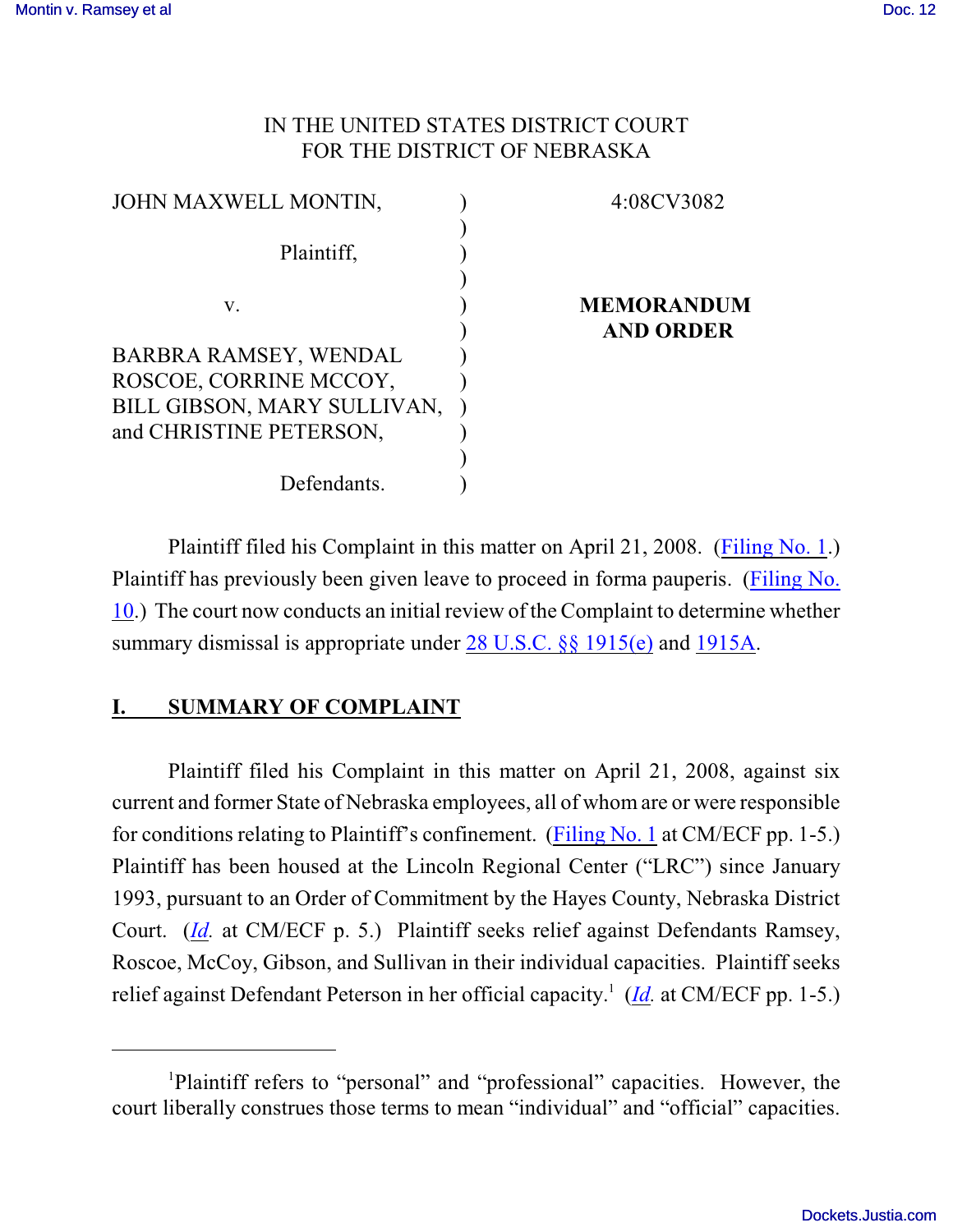Condensed and summarized, Plaintiff alleges that he was originally housed on the "Security Ward 5" at the LRC but that he gradually received "increased levels of liberty" with the state court's permission. (*[Id](https://ecf.ned.uscourts.gov/doc1/11301428667).* at CM/ECF pp. 4-5.) Plaintiff was eventually moved to "Security Ward 2" and given a "liberty level" of "code-5." (*[Id](https://ecf.ned.uscourts.gov/doc1/11301428667).* at CM/ECF p. 5.) Sometime thereafter, Plaintiff lost his code-4 and code-5 privileges and was "removed to a more restrictive setting . . . with a liberty level of code-3."<sup>2</sup> (*[Id](https://ecf.ned.uscourts.gov/doc1/11301428667)*.)

Plaintiff alleges that in 1997 and 1998, Defendants Ramsey, Rosco, and McCoy "engaged in conduct to radically alter the environmental conditions of confinement that the plaintiff resid[ed] under." (*[Id](https://ecf.ned.uscourts.gov/doc1/11301428667).* at CM/ECF p. 6.) Specifically, Plaintiff alleges he was subjected to a "Behavior Modification Treatment Program" that punished him for exercising his "[r]ight to refuse unwarranted or improper treatment." (*[Id](https://ecf.ned.uscourts.gov/doc1/11301428667).*) Plaintiff also alleges that Defendants Gibson and Sullivan redesigned the "Program" to use "immediate punishment with no recourse." (*[Id](https://ecf.ned.uscourts.gov/doc1/11301428667).* at CM/ECF p. 7.)

Plaintiff asserts that Defendants' actions constitute "deliberate indifference" and denial of his "due process" rights under the Nebraska Constitution, as well as "deliberate indifference" and denial of his "due process" and "equal protection" rights under the Fourteenth Amendment to the U.S. Constitution. (*[Id](https://ecf.ned.uscourts.gov/doc1/11301428667).* at CM/ECF p. 9.) Plaintiff further asserts that Defendants' actions constitute "cruel and unusual punishment in violation of the Eighth Amendment." (*[Id](https://ecf.ned.uscourts.gov/doc1/11301428667).* at CM/ECF p. 10.) Plaintiff asks the court to issue a declaratory judgment against Defendants, and an injunction ordering Defendants to stop abusing himfor exercising hislegal rights. Plaintiff also asks the court to award him compensatory damages, punitive damages, and attorneys fees. (*[Id](https://ecf.ned.uscourts.gov/doc1/11301428667).* at CM/ECF pp. 10-13.)

<sup>&</sup>lt;sup>2</sup>Plaintiff's claims for the loss of his "code-4" and "code-5" liberties are addressed in Case Number 04:07cv3271. [\(Filing No. 1](https://ecf.ned.uscourts.gov/doc1/11301428667) at CM/ECF p. 6.)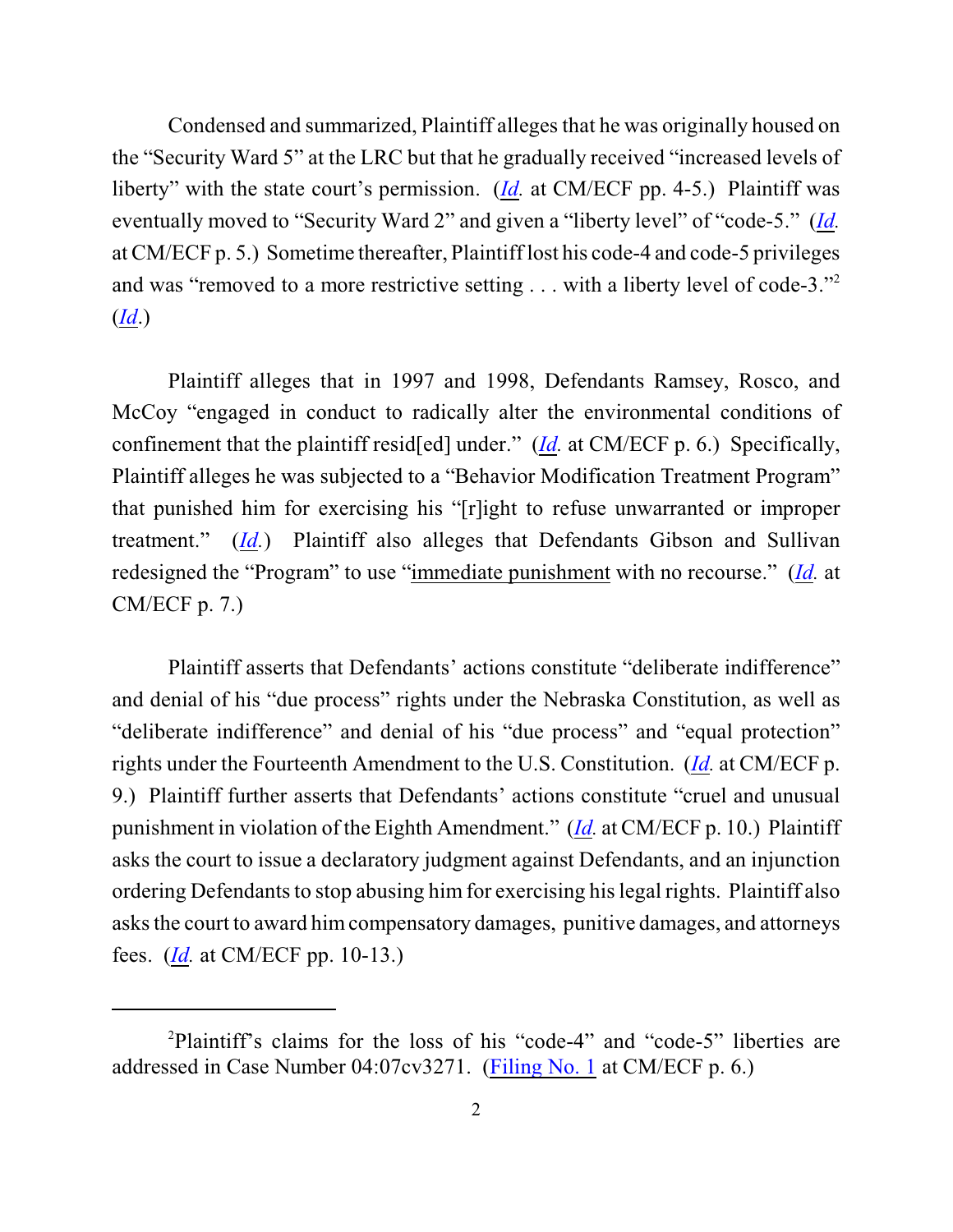#### **II. APPLICABLE LEGAL STANDARDS ON INITIAL REVIEW**

The court is required to review prisoner and in forma pauperis complaints seeking relief against a governmental entity or an officer or employee of a governmental entity to determine whether summary dismissal is appropriate. *See* [28](http://www.westlaw.com/find/default.wl?rs=CLWP3.0&vr=2.0&cite=28+USCA+ss+1915%28e%29) [U.S.C. §§ 1915\(e\)](http://www.westlaw.com/find/default.wl?rs=CLWP3.0&vr=2.0&cite=28+USCA+ss+1915%28e%29) and [1915A](http://web2.westlaw.com/find/default.wl?fn=_top&rs=WLW8.04&rp=%2ffind%2fdefault.wl&vr=2.0&cite=28+USC+section+1915A). The court must dismiss a complaint or any portion thereof that states a frivolous or malicious claim, that fails to state a claim upon which relief may be granted, or that seeks monetary relief from a defendant who is immune from such relief. [28 U.S.C. § 1915\(e\)\(2\)\(B\)](http://www.westlaw.com/find/default.wl?rs=CLWP3.0&vr=2.0&cite=28+USCA+s+1915%28e%29%282%29%28B%29); [28 U.S.C. § 1915A](http://www.westlaw.com/find/default.wl?rs=CLWP3.0&vr=2.0&cite=28+USCA+s+1915A).

Therefore, where a pro se plaintiff does not set forth enough factual allegations to "nudge[] their claims across the line fromconceivable to plausible, their complaint must be dismissed" for failing to state a claim upon which relief can be granted. *[Bell](http://www.westlaw.com/find/default.wl?rs=CLWP3.0&vr=2.0&cite=127+S.Ct.+1955) Atlantic Corp. v. Twombly*[, 127 S. Ct. 1955, 1974 \(2007\)](http://www.westlaw.com/find/default.wl?rs=CLWP3.0&vr=2.0&cite=127+S.Ct.+1955) (overruling *[Conley v.](http://web2.westlaw.com/find/default.wl?fn=_top&rs=WLW8.04&rp=%2ffind%2fdefault.wl&vr=2.0&cite=355+U.S.+41) Gibson,* [355 U.S. 41 \(1967\)](http://web2.westlaw.com/find/default.wl?fn=_top&rs=WLW8.04&rp=%2ffind%2fdefault.wl&vr=2.0&cite=355+U.S.+41), and setting new standard for failure to state a claim upon which relief may be granted). Regardless of whether a plaintiff is represented or is appearing pro se, the plaintiff's complaint must allege specific facts sufficient to state a claim. *See [Martin v. Sargent](http://www.westlaw.com/find/default.wl?rs=CLWP3.0&vr=2.0&cite=780+F.2d+1334)*, 780 F.2d 1334, 1337 (8th Cir. 1985). However, a pro se plaintiff's allegations must be construed liberally. *[Burke v. North Dakota Dep't](http://www.westlaw.com/find/default.wl?rs=CLWP3.0&vr=2.0&cite=294+F.3d+1043) [of Corr. & Rehab.](http://www.westlaw.com/find/default.wl?rs=CLWP3.0&vr=2.0&cite=294+F.3d+1043)*, 294 F.3d 1043, 1043-1044 (8th Cir. 2002) (citations omitted).

Liberally construed, Plaintiff here alleges federal constitutional claims. To state a claim under [42 U.S.C. § 1983](http://www.westlaw.com/find/default.wl?rs=CLWP3.0&vr=2.0&cite=42+USCA+s+1983), a plaintiff must allege a violation of rights protected by the United States Constitution or created by federal statute and also must show that the alleged deprivation was caused by conduct of a person acting under color of state law. *West v. Atkins*, 487 [U.S. 42, 48 \(1988\)](http://www.westlaw.com/find/default.wl?rs=CLWP3.0&vr=2.0&cite=487+U.S.+42); *[Buckley v. Barlow](http://www.westlaw.com/find/default.wl?rs=CLWP3.0&vr=2.0&cite=997+F.2d+494)*, 997 [F.2d 494, 495 \(8th Cir. 1993\)](http://www.westlaw.com/find/default.wl?rs=CLWP3.0&vr=2.0&cite=997+F.2d+494).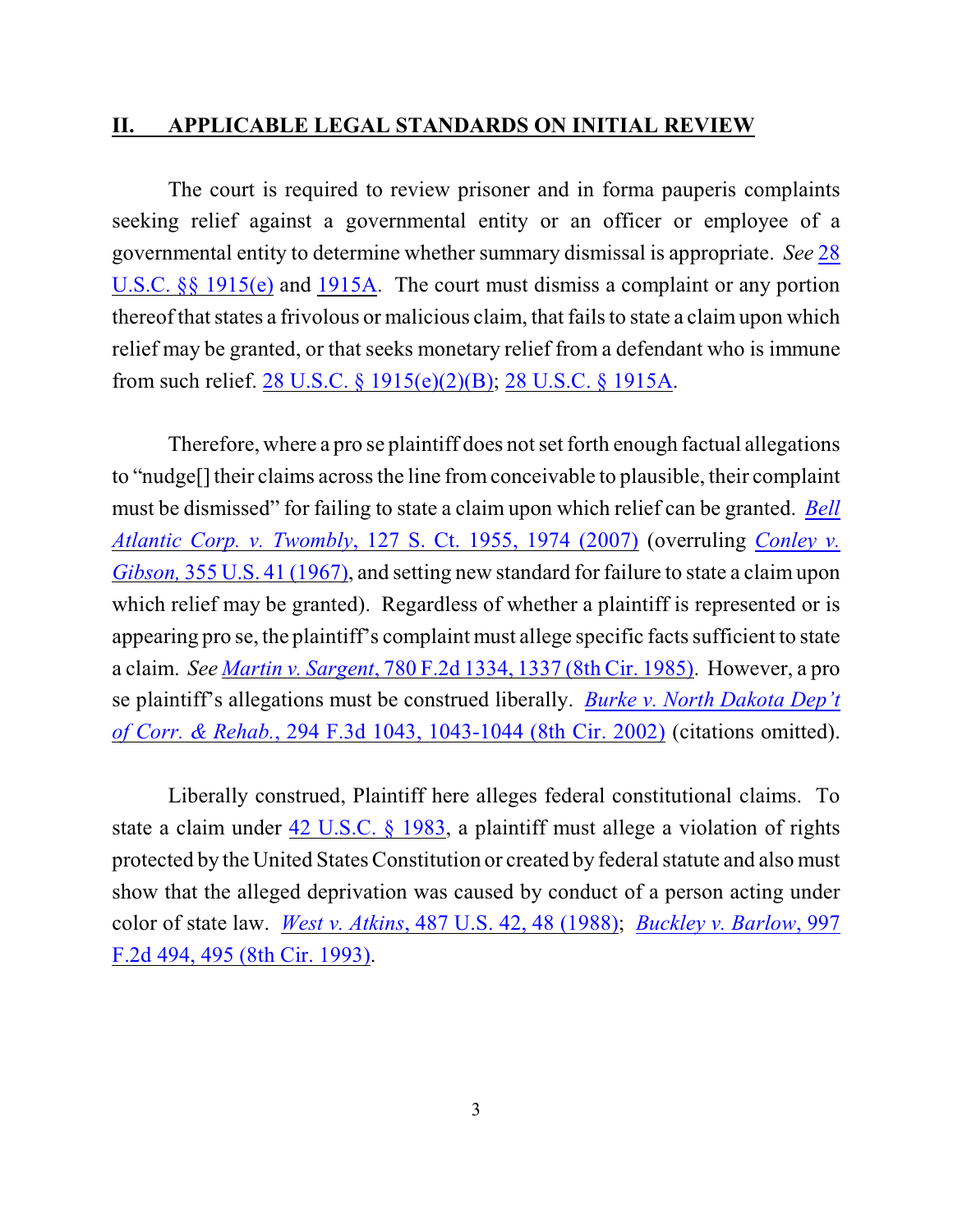# **III. DISCUSSION OF CLAIMS**

### A. Plaintiff's Monetary Damages Claims Against Defendant Peterson

The Eleventh Amendment bars claims for damages by private parties against a state, state instrumentalities and an employee of a state sued in the employee's official capacity. *See, e.g., [Egerdahl v. Hibbing Cmty. Coll.,](http://www.westlaw.com/find/default.wl?rs=CLWP3.0&vr=2.0&cite=72+F.3d+615)* 72 F.3d 615, 619 (8th [Cir. 1995\)](http://www.westlaw.com/find/default.wl?rs=CLWP3.0&vr=2.0&cite=72+F.3d+615); *[Dover Elevator Co. v. Arkansas State Univ.](http://www.westlaw.com/find/default.wl?rs=CLWP3.0&vr=2.0&cite=64+F.3d+442)*, 64 F.3d 442, 446-447 (8th [Cir. 1995\)](http://www.westlaw.com/find/default.wl?rs=CLWP3.0&vr=2.0&cite=64+F.3d+442). Any award of retroactive monetary relief payable by the state, including for back pay or damages, is proscribed by the Eleventh Amendment absent a waiver of immunity by the state or an override of immunity by Congress. *See, e.g., [Dover](http://www.westlaw.com/find/default.wl?rs=CLWP3.0&vr=2.0&cite=64+F.3d+444) Elevator Co.*[, 64 F.3d at 444](http://www.westlaw.com/find/default.wl?rs=CLWP3.0&vr=2.0&cite=64+F.3d+444); *Nevels v. Hanlon*, 656 F.2d 372, [77-378 \(8th Cir. 1981\)](http://www.westlaw.com/find/default.wl?rs=CLWP3.0&vr=2.0&cite=656+F.2d+372). Sovereign immunity does not bar damages claims against state officials acting in their personal capacities, nor does it bar claims brought pursuant to [42 U.S.C. §1983](http://www.westlaw.com/find/default.wl?rs=CLWP3.0&vr=2.0&cite=42+USCA+s1983) which seek equitable relief from state employee defendants acting in their official capacity.

In addition, a claim against an individual, in her official capacity, is in reality a claim against the entity which employs the official. *See [Parrish v. Luckie](http://www.westlaw.com/find/default.wl?rs=CLWP3.0&vr=2.0&cite=963+F.2d+201)*, 963 F.2d [201, 203 n.1 \(8th Cir. 1992\)](http://www.westlaw.com/find/default.wl?rs=CLWP3.0&vr=2.0&cite=963+F.2d+201) ("Suits against persons in their official capacity are just another method of filing suit against the entity. . . . A plaintiff seeking damages in an official-capacity suit is seeking a judgment against the entity. . . . Therefore, the appellants in this case will collectively be referred to as the City.") (quotations omitted). *Accord Eagle v. Morgan*[, 88 F.3d 620, 629 n. 5 \(8th Cir. 1996\)](http://web2.westlaw.com/find/default.wl?rs=CLWP3.0&vr=2.0&cite=88+F.3d+620&ssl=n) ("'[A]n official-capacity suit is, in all respects other than name, to be treated as a suit against the entity.'") (quoting *Kentucky v. Graham*[, 473 U.S. 159, 165 \(1985\)\)](http://web2.westlaw.com/find/default.wl?tf=-1&rs=WLW8.05&referencepositiontype=S&serialnum=1985133039&fn=_top&findtype=Y&tc=-1&referenceposition=3105&db=708&vr=2.0&rp=%2ffind%2fdefault.wl&RLT=CLID_FQRLT6212136&TF=756&TC=1&n=1). As such, damages claims against individual state employees acting in their official capacities are also barred by the Eleventh Amendment. *Murphy v. State of Ark.*[, 127 F.3d 750,](http://www.westlaw.com/find/default.wl?rs=CLWP3.0&vr=2.0&cite=127+F.3d+750) [754 \(8th Cir. 1997\)](http://www.westlaw.com/find/default.wl?rs=CLWP3.0&vr=2.0&cite=127+F.3d+750).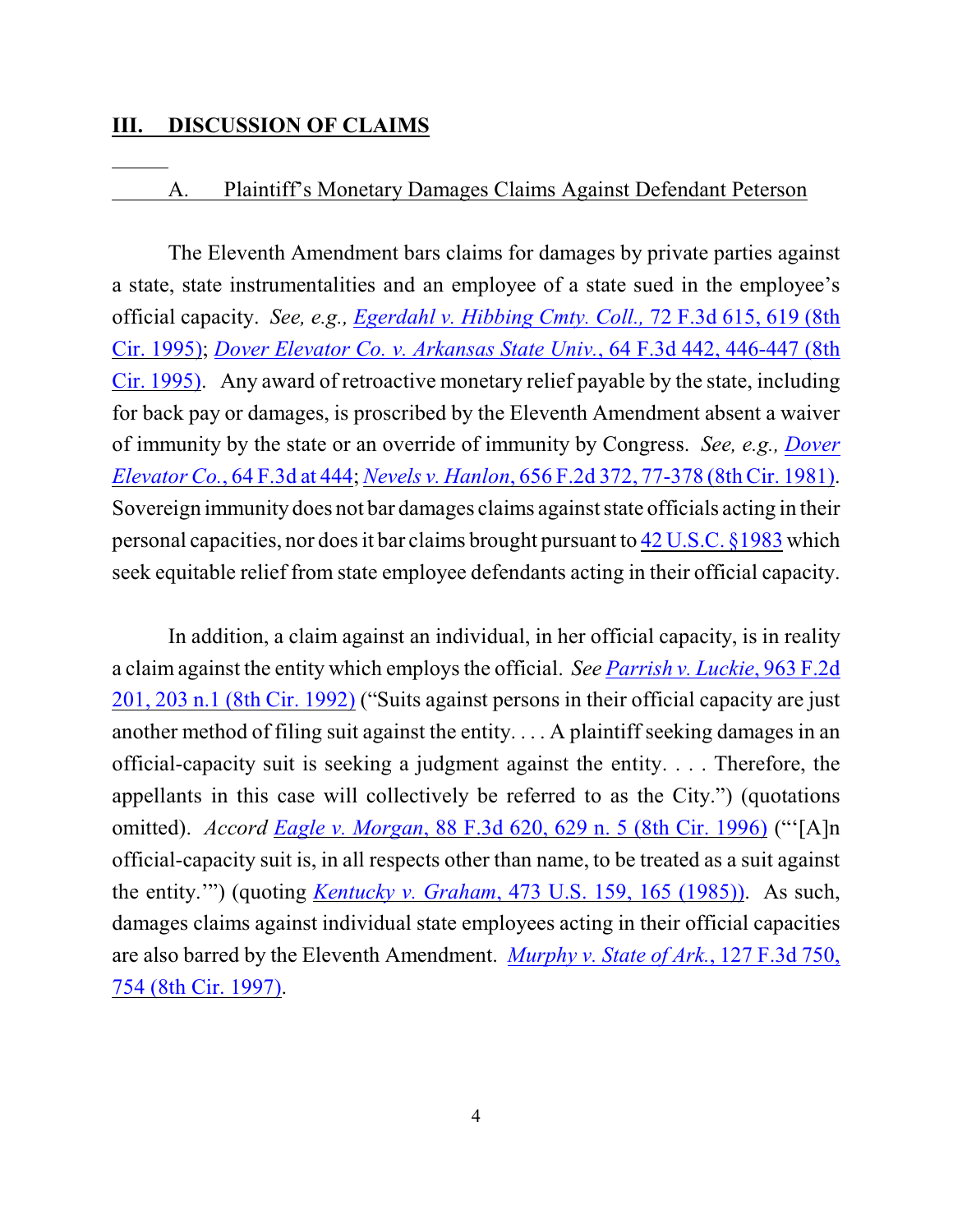Here, Plaintiffsues Defendant Peterson in her official capacity only, and seeks both monetary and injunctive relief against her. [\(Filing No. 1](https://ecf.ned.uscourts.gov/doc1/11301428667) at CM/ECF p. 4.) Defendant Peterson is the Director of the Nebraska Department of Health and Human Services, a state employee. (*[Id](https://ecf.ned.uscourts.gov/doc1/11301428667)*.) As set forth above, Defendant Peterson is entitled to sovereign immunity for monetary damages claims brought against her in her official capacity. In light of this, Plaintiff's monetary damages claims against Defendant Peterson are dismissed.

### B. Plaintiff's Remaining Claims

Although an involuntarily committed individual, such as Plaintiff, is not a prisoner, "his confinement is subject to the same safety and security concerns as that of a prisoner." *Revels v. Vincenz*, 382 F.3d 870, [874 \(8th Cir. 2004\)](http://web2.westlaw.com/find/default.wl?rs=WLW8.09&rp=%2ffind%2fdefault.wl&vr=2.0&fn=_top&mt=Westlaw&cite=382+F.3d+875&sv=Split). But because an involuntarily committed individual is confined for treatment rather than incarcerated for the purpose of punishment following conviction, the Eighth Amendment does not apply. *Id.* [at 875](http://web2.westlaw.com/find/default.wl?rs=WLW8.09&rp=%2ffind%2fdefault.wl&vr=2.0&fn=_top&mt=Westlaw&cite=382+F.3d+875&sv=Split). The rights of patients in psychiatric hospitals more appropriately arise under the Fourteenth Amendment. *Youngberg v. Romeo*[, 457 U.S. 307, 324-25](http://web2.westlaw.com/find/default.wl?rs=WLW8.09&rp=%2ffind%2fdefault.wl&vr=2.0&fn=_top&mt=Westlaw&cite=457+U.S.+324&sv=Split) [\(1982\)](http://web2.westlaw.com/find/default.wl?rs=WLW8.09&rp=%2ffind%2fdefault.wl&vr=2.0&fn=_top&mt=Westlaw&cite=457+U.S.+324&sv=Split).

However, under the due process clause of the Fourteenth Amendment, involuntarily committed individuals have liberty interests entitling them to safety, freedom from bodily restraint, and adequate care while in confinement. *[Youngberg](http://www.westlaw.com/find/default.wl?rs=CLWP3.0&vr=2.0&cite=457+U.S.+307)*, [457 U.S. at 307](http://www.westlaw.com/find/default.wl?rs=CLWP3.0&vr=2.0&cite=457+U.S.+307); *see also Dautremont v. Broadlawns Hosp.,* [827 F.2d 291, 300 \(8th](http://web2.westlaw.com/find/default.wl?rs=WLW8.09&rp=%2ffind%2fdefault.wl&vr=2.0&fn=_top&mt=Westlaw&cite=827+F.2d+291&sv=Split) [Cir. 1987\)](http://web2.westlaw.com/find/default.wl?rs=WLW8.09&rp=%2ffind%2fdefault.wl&vr=2.0&fn=_top&mt=Westlaw&cite=827+F.2d+291&sv=Split) (stating that an individual's freedom "from bodily restraint, and therefore, arguably, mental restraint, survives involuntary commitment."). Such persons are also "entitled to more considerate treatment and conditions of confinement than criminals whose conditions of confinement are designed to punish." *[Youngberg](http://www.westlaw.com/find/default.wl?rs=CLWP3.0&vr=2.0&cite=457+U.S.+307)*, 457 [U.S. at 322.](http://www.westlaw.com/find/default.wl?rs=CLWP3.0&vr=2.0&cite=457+U.S.+307) As set forth by the Eighth Circuit, where an individual is civilly committed to state custody, "his liberty interests are considerably less than those held by members of free society" but "as compared to a prison inmate," such individuals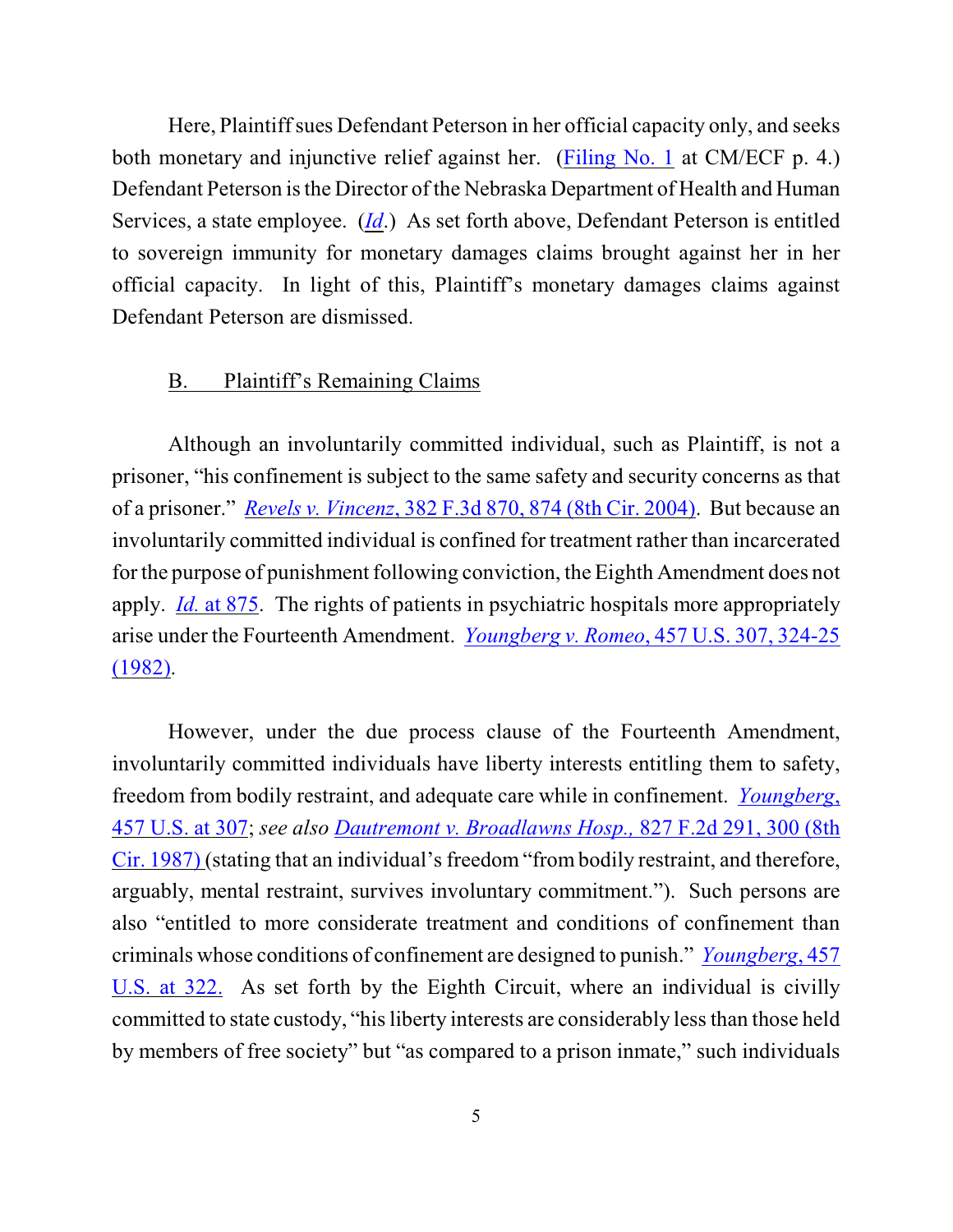are entitled to "more considerate treatment and conditions of confinement." *[Senty-](http://web2.westlaw.com/find/default.wl?fn=_top&rs=WLW8.09&rp=%2ffind%2fdefault.wl&vr=2.0&cite=462+F.3d+886)Haugen v. Goodno*[, 462 F.3d 876, 886 \(8th Cir. 2006\)](http://web2.westlaw.com/find/default.wl?fn=_top&rs=WLW8.09&rp=%2ffind%2fdefault.wl&vr=2.0&cite=462+F.3d+886).

 "The Fourteenth Amendment's Due Process Clause protects persons against deprivations of life, liberty, or property; and those who seek to invoke its procedural protection must establish that one of these interests is at stake." *[Wilkinson v. Austin](http://web2.westlaw.com/find/default.wl?fn=_top&rs=WLW8.09&rp=%2ffind%2fdefault.wl&vr=2.0&cite=545+U.S.+222)*, [545 U.S. 209, 221 \(2005\)](http://web2.westlaw.com/find/default.wl?fn=_top&rs=WLW8.09&rp=%2ffind%2fdefault.wl&vr=2.0&cite=545+U.S.+222). Thus, claims regarding the right to either procedural or substantive due process must begin with identification of a protected liberty or property interest. *Singleton v. Cecil*[, 176 F.3d 419, 424-25, 425 \(8th Cir. 1999\)](http://web2.westlaw.com/find/default.wl?fn=_top&rs=WLW8.09&rp=%2ffind%2fdefault.wl&vr=2.0&cite=176+F.3d+424).

In order to constitute a liberty interest, an individual must have a legitimate claim or entitlement to the subject of the deprivation which rises to more than a unilateral hope, or expectation. *Kentucky Dep't [of Corr. v. Thompson](http://web2.westlaw.com/find/default.wl?fn=_top&rs=WLW8.09&rp=%2ffind%2fdefault.wl&vr=2.0&cite=490+U.S.+459)*, 490 U.S. 454, [460 \(1989\)](http://web2.westlaw.com/find/default.wl?fn=_top&rs=WLW8.09&rp=%2ffind%2fdefault.wl&vr=2.0&cite=490+U.S.+459). A protected liberty interest may arise fromeither the Due Process Clause of the United States Constitution itself, or from a state-created statutory entitlement. *Hewitt v. Helms,* [459 U.S. 460, 466 \(1983\)](http://web2.westlaw.com/find/default.wl?fn=_top&rs=WLW8.09&rp=%2ffind%2fdefault.wl&vr=2.0&cite=459+U.S.+466), overruled on other grounds by *[Sandin v.](http://web2.westlaw.com/find/default.wl?fn=_top&rs=WLW8.09&rp=%2ffind%2fdefault.wl&vr=2.0&sv=Split&cite=515+U.S.+472) Conner*[, 515 U.S. 472, 479-83 \(1995\)](http://web2.westlaw.com/find/default.wl?fn=_top&rs=WLW8.09&rp=%2ffind%2fdefault.wl&vr=2.0&sv=Split&cite=515+U.S.+472); *Fraise v. Terhune*, 283 [F.3d 506, 522 \(3d Cir.](http://www.westlaw.com/find/default.wl?rs=CLWP3.0&vr=2.0&cite=283+F.3d+506) [2002\)](http://www.westlaw.com/find/default.wl?rs=CLWP3.0&vr=2.0&cite=283+F.3d+506) (citations omitted).

Here, Plaintiff alleges that he is an involuntarily committed individual in state custody. Plaintiff also alleges that Defendants radically altered the conditions of his confinement by subjecting himto a "Behavior Modification Treatment Program" that punishes him for exercising his "[r]ight to refuse unwarranted or improper treatment." (*[Id](https://ecf.ned.uscourts.gov/doc1/11301428667).* at CM/ECF p. 5.) Liberally construed, Plaintiff has set forth enough facts to nudge his Fourteenth Amendment claims across the line from conceivable to plausible. As a result, these claims may proceed and he may serve Defendants with summons. However, the court cautions Plaintiff that this is only a preliminary determination based only on the allegations of the Complaint and is not a determination of the merits of Plaintiff's claims or potential defenses thereto.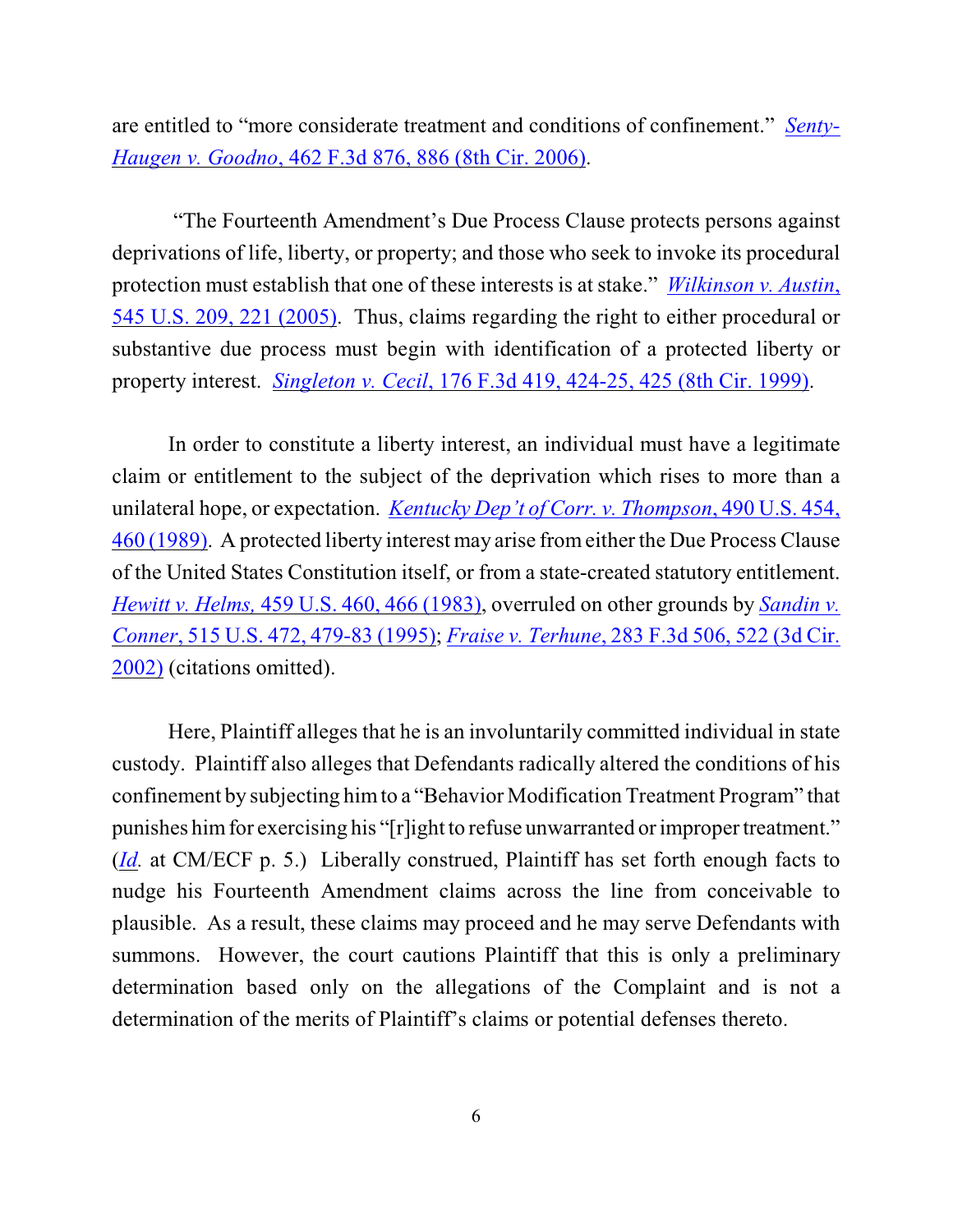IT IS THEREFORE ORDERED that:

1. Plaintiff's claims for monetary damages against Defendant Peterson are dismissed.

2. Plaintiff's Fourteenth Amendment claims for injunctive relief against Defendant Peterson, and Plaintiff's Fourteenth Amendment claims for both monetary and injunctive relief against Defendants Ramsey, Roscoe, McCoy, Gibson, and Sullivan may proceed and service is now warranted.

3. To obtain service of process on Defendants, Plaintiff must complete and return the summons forms which the Clerk of the court will provide. The Clerk of the court shall send SIX (6) summons forms and SIX (6) USM-285 forms (for service on each Defendant in either their individual or official capacity) to Plaintiff together with a copy of this Memorandum and Order. Plaintiffshall, assoon as possible, complete the forms and send the completed forms back to the Clerk of the court. In the absence of the forms, service of process cannot occur.

4. Upon receipt of the completed forms, the Clerk of the court will sign the summons forms, to be forwarded with a copy of the Complaint to the U.S. Marshal for service of process. The Marshal shall serve the summons and Complaint without payment of costs or fees. Service may be by certified mail pursuant to [Fed. R. Civ.](http://web2.westlaw.com/find/default.wl?fn=_top&rs=WLW8.09&rp=%2ffind%2fdefault.wl&vr=2.0&sv=Split&cite=Fed+R.+Civ.+Pro.+4) [P. 4](http://web2.westlaw.com/find/default.wl?fn=_top&rs=WLW8.09&rp=%2ffind%2fdefault.wl&vr=2.0&sv=Split&cite=Fed+R.+Civ.+Pro.+4) and Nebraska law in the discretion of the Marshal. The Clerk of the court will copy the Complaint, and Plaintiff does not need to do so.

5. [Fed. R. Civ. Pro. 4](http://web2.westlaw.com/find/default.wl?fn=_top&rs=WLW8.09&rp=%2ffind%2fdefault.wl&vr=2.0&sv=Split&cite=Fed+R.+Civ.+Pro.+4) requires service of the complaint on a defendant within 120 days of filing the complaint. However, because in this order Plaintiff is informed of these requirements for the first time, Plaintiff is granted, on the court's own motion, an extension of time until 120 days from the date of this order to complete service of process.